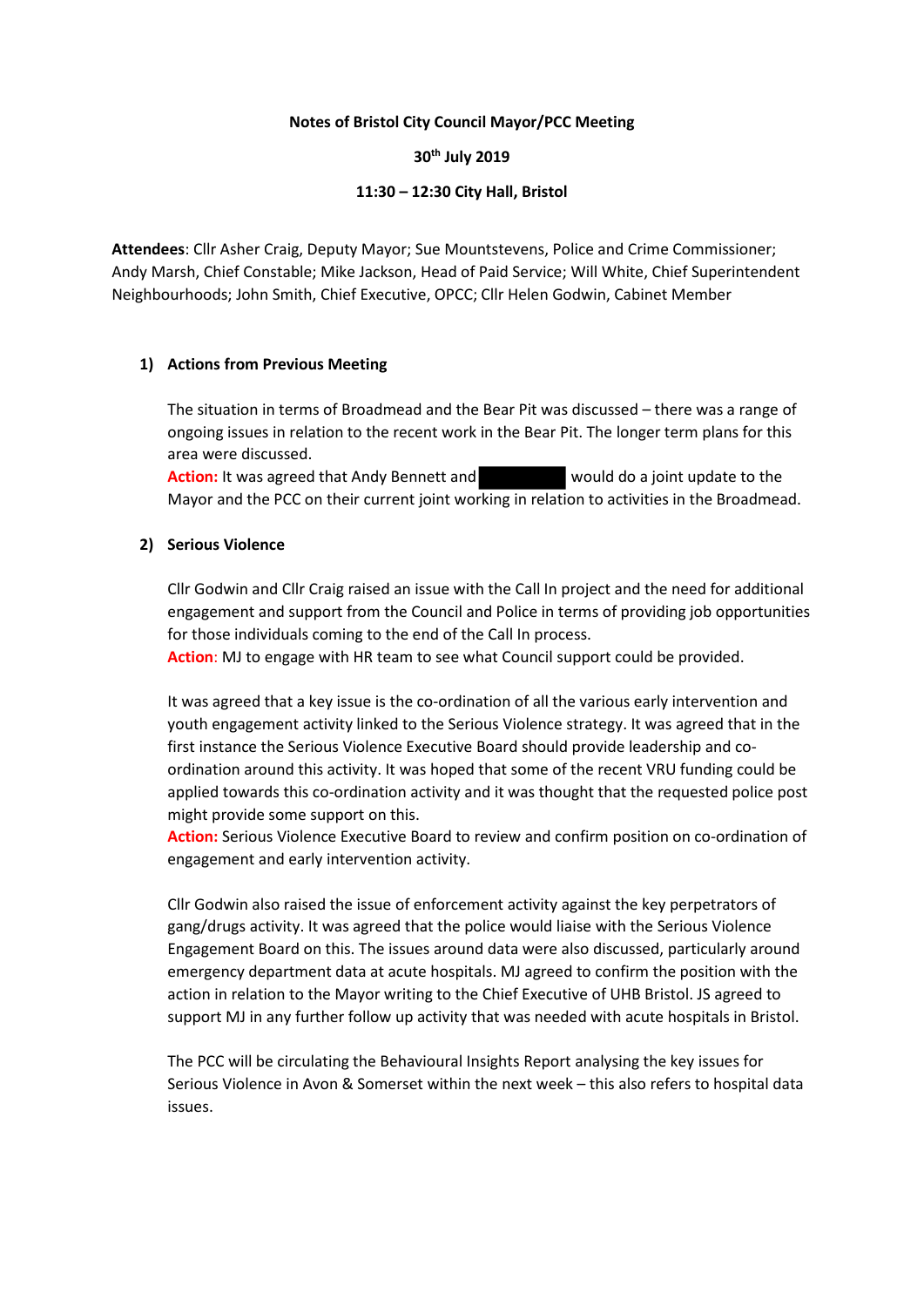### **3) Youth Zones**

There was a discussion about the proposal to establish Youth Zones in Bristol. Cllr Godwin had visited Manchester and was considering the offer to establish Youth Zones in South Bristol though there were capital and ongoing revenue implications for the City Council and the implications and impact on the rest of Bristol needs to be considered. Cllr Godwin is maintaining contact with the agency who are offering this and will provide updates.

### **4) Recruitment position**

The Chief Constable provided an update on the latest national announcement in relation to police recruitment and also the work going on in Avon and Somerset around diversity and recruitment, particularly recent employment of 8 outreach workers. **Action:** CC/Mayor/Deputy Mayor to liaise about potential promotion of the outreach workers.

## **5) Op Remedy**

Will White gave an update on Op Remedy particularly the improvement in burglary.

### **6) Bijan Ebrahimi Review**

The report has now been finalised and it was agreed that JS would send the report to the Strategic Independent Advisory Group and the attendees at the Panel and that the work in this area would move to Business As Usual.

#### **7) January 2017 Taser Case**

Asher stated that she had seen the Scrutiny of Police Powers report and that this had now been published. The Chief Constable gave an update on the recent mediation process with the complainant. The Chief Constable had also agreed 8 ideas/actions for follow up with the complainant and would be progressing these.

#### **8) It Takes a Village**

Asher gave a brief update and agreed that Andy Bennett would be invited to the next meeting to give an update on police activity.

# **9) Knife Angel**

Asher does have concerns about bringing the knife angel installation to Bristol **Action:** Asher agreed to get some feedback from some cities where it had already been taken and to come back with any concerns.

## **10) Trinity**

The PCC gave an update that there was a preferred bidder that was a charity and was looking at the majority of affordable housing. Discussions were ongoing and a further update would be provided as soon as possible.